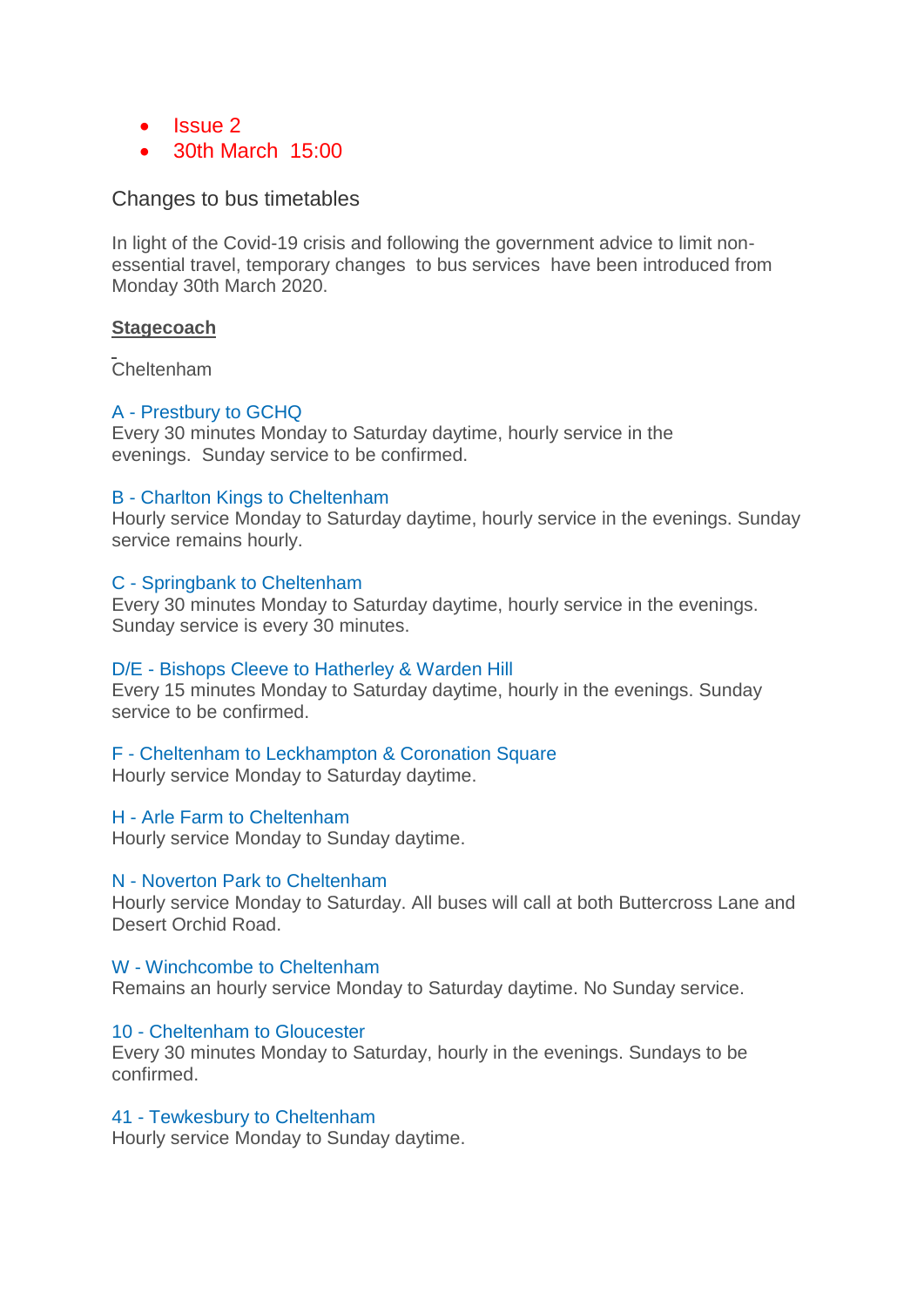## 51 - [Swindon to Cirencester & Cheltenham](https://tiscon-maps-stagecoachbus.s3.amazonaws.com/Timetables/West/Temporary/51.pdf)

Every 2 hours on a Monday to Sunday.

## 66 - [Stonehouse to Cheltenham via Stroud](https://tiscon-maps-stagecoachbus.s3.amazonaws.com/Timetables/West/Temporary/64.pdf)

Every 2 hours Monday to Sunday

93 - Arle Court Park & Ride to Cheltenham

This service will no longer be running. However, the 94 will instead serve Arle Court Park & Ride. Please see below.

#### 94 - [Cheltenham to Gloucester](https://tiscon-maps-stagecoachbus.s3.amazonaws.com/Timetables/West/Temporary/94.pdf)

Every 30 minutes Monday to Sunday daytime, every 30 minutes evening service. We will not be running the 94X.

# 94U - [Cheltenham to Gloucester](https://tiscon-maps-stagecoachbus.s3.amazonaws.com/Timetables/West/Temporary/94u.pdf)

From the 23rd March, we'll be running an hourly service Monday to Saturday daytime.

#### 97/98 - [Cheltenham to Gloucester](https://tiscon-maps-stagecoachbus.s3.amazonaws.com/Timetables/West/Temporary/9798.pdf)

Every 30 minutes Monday to Saturday daytime, hourly in the evenings and on Sundays.

Forest of Dean & Herefordshire

22/23 - [Coleford to Gloucester via Cinderford & Lydney](https://tiscon-maps-stagecoachbus.s3.amazonaws.com/Timetables/West/Temporary/2223.pdf) Every 2 hours Monday to Sunday

33 - [Gloucester to Ross-on-Wye](https://tiscon-maps-stagecoachbus.s3.amazonaws.com/Timetables/West/Temporary/33.pdf) [& Hereford](https://tiscon-maps-stagecoachbus.s3.amazonaws.com/Timetables/West/Temporary/33.pdf) Every 2 hours Monday to Sunday

## 34 - [Ross-on-Wye to Monmouth](https://tiscon-maps-stagecoachbus.s3.amazonaws.com/Timetables/West/Temporary/3436.pdf)

Some return journeys have been removed.

#### 36 - [Monmouth to Hereford](https://tiscon-maps-stagecoachbus.s3.amazonaws.com/Timetables/West/Temporary/3436.pdf)

Some return journeys have been removed.

#### **Gloucester**

1 - [Matson to Gloucester](https://tiscon-maps-stagecoachbus.s3.amazonaws.com/Timetables/West/Temporary/1.pdf) Every 20 minutes Monday to Saturday daytime, hourly in the evenings and every 20 minutes on a Sunday.

## 2/2A - [Upton St Leonards to Gloucester](https://tiscon-maps-stagecoachbus.s3.amazonaws.com/Timetables/West/Temporary/2.pdf)

Every 30 minutes Monday to Saturday daytime, hourly in the evenings and every 30 minutes on a Sunday.

## 6 - [Longlevens to Gloucester](https://tiscon-maps-stagecoachbus.s3.amazonaws.com/Timetables/West/Temporary/611351.pdf)

Minor changes to the usual timetable.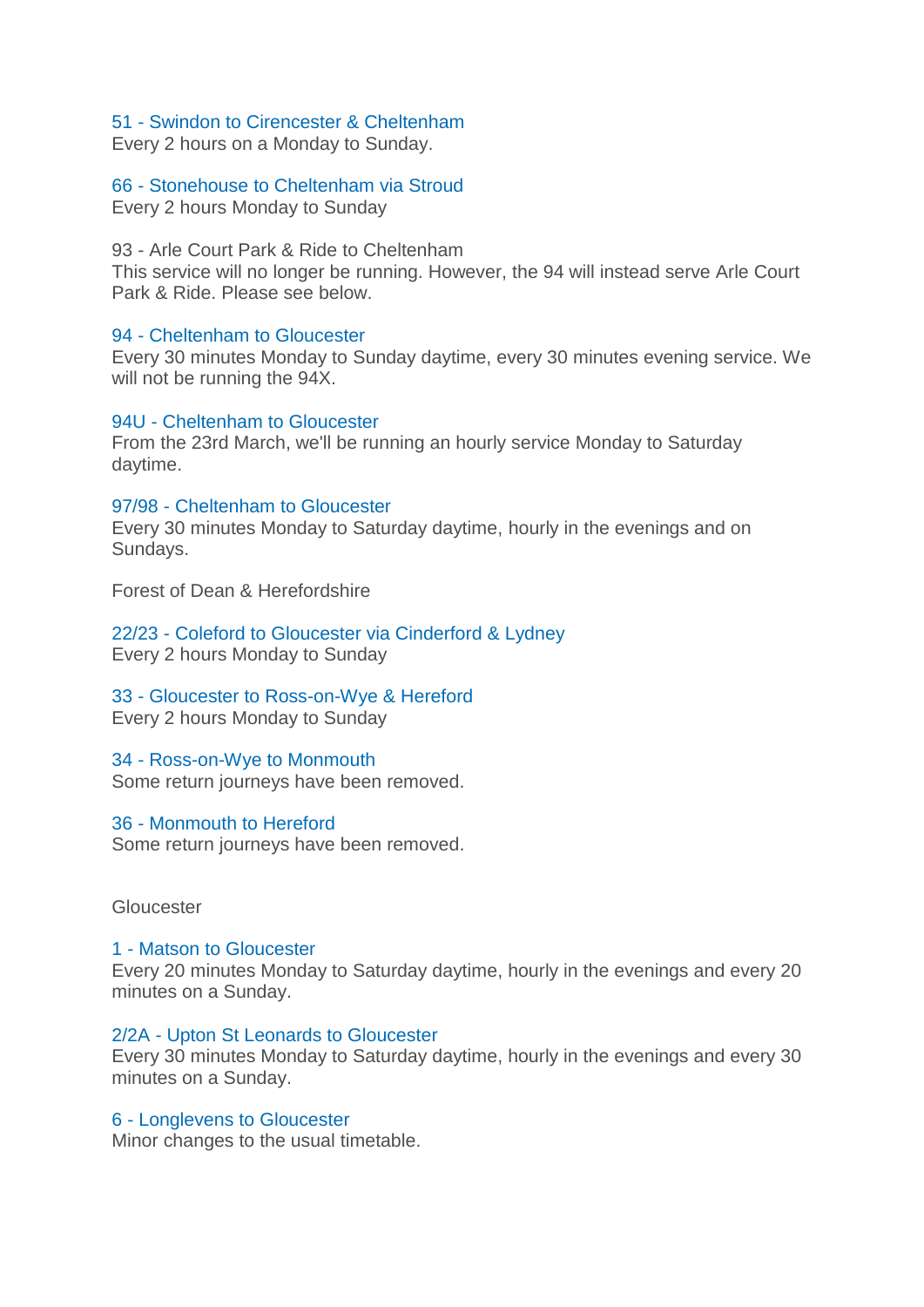## 8 - [Brockworth to Waterwells Park & Ride & Hunts Grove](https://tiscon-maps-stagecoachbus.s3.amazonaws.com/Timetables/West/Temporary/8.pdf)

Every 30 minutes Monday to Sunday. Hourly service in the evenings. This service will also be extending to Hunt's Grove from 19th April 2020.

#### 9 - [Tuffley to Gloucester](https://tiscon-maps-stagecoachbus.s3.amazonaws.com/Timetables/West/Temporary/9Timetable.pdf)

Every 30 minutes Monday to Sunday, hourly in the evenings.

#### 10 - [Tuffley to Gloucester and Cheltenham](https://tiscon-maps-stagecoachbus.s3.amazonaws.com/Timetables/West/Temporary/10%20Glos%20.pdf)

Every 30 minutes Monday to Sunday, hourly in the evenings. Sundays to be confirmed.

#### 12 - [Quedgeley to Gloucester](https://tiscon-maps-stagecoachbus.s3.amazonaws.com/Timetables/West/Temporary/12.pdf)

Every 30 minutes Monday to Saturday, hourly in the evenings.

#### 13 - [Gloucester to Abbeymead](https://tiscon-maps-stagecoachbus.s3.amazonaws.com/Timetables/West/Temporary/611351.pdf)

Minor changes to the usual timetable.

#### 71 - [Gloucester to Tewkesbury](https://tiscon-maps-stagecoachbus.s3.amazonaws.com/Timetables/West/Temporary/71.pdf)

Minor changes to the usual timetable.

#### 94 - [Gloucester to Cheltenham](https://tiscon-maps-stagecoachbus.s3.amazonaws.com/Timetables/West/Temporary/94.pdf)

Every 30 minutes Monday to Sunday daytime, every 30 minutes evening service. This service will now stop at Arle Court Park & Ride.

#### 94U - [Gloucester to Cheltenham](https://tiscon-maps-stagecoachbus.s3.amazonaws.com/Timetables/West/Temporary/94u.pdf)

From the 23rd March, we'll be running an hourly service Monday to Saturday daytime.

#### 97/98 - [Gloucester to Cheltenham](https://tiscon-maps-stagecoachbus.s3.amazonaws.com/Timetables/West/Temporary/9798.pdf)

Every 30 minutes Monday to Saturday daytime, hourly in the evenings and on Sundays.

#### 351 - [Gloucester to Tewkesbury](https://tiscon-maps-stagecoachbus.s3.amazonaws.com/Timetables/West/Temporary/611351.pdf)

Minor changes to the usual timetable.

**Stroud** 

# 61 - [Bussage to Woodmancote via Stroud](https://tiscon-maps-stagecoachbus.s3.amazonaws.com/Timetables/West/Temporary/61.pdf)

Hourly between Bussage & Stroud Monday to Saturday. Every 2 hours between Stroud & Woodmancote.

## 63 - [Forest Green to Gloucester via Stroud](https://tiscon-maps-stagecoachbus.s3.amazonaws.com/Timetables/West/Temporary/63.pdf) Hourly on Monday to Sunday

64 - [Stroud to Gloucester via Stonehouse](https://tiscon-maps-stagecoachbus.s3.amazonaws.com/Timetables/West/Temporary/64.pdf) Hourly on Monday to Sunday

66 - [Stonehouse to Cheltenham via Stroud](https://tiscon-maps-stagecoachbus.s3.amazonaws.com/Timetables/West/Temporary/64.pdf) Every 2 hours Monday to Sunday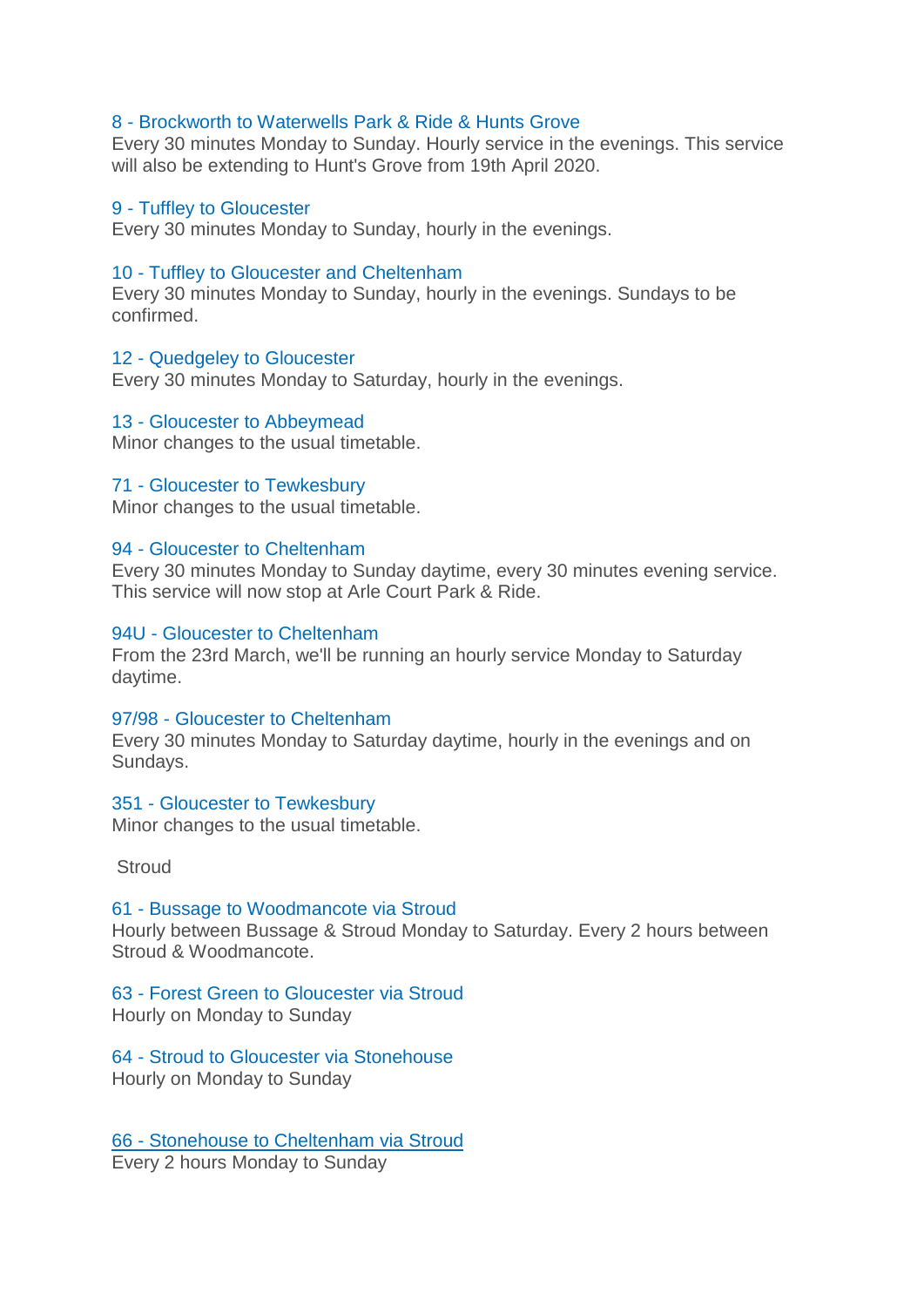# 67 - [Cashes Green to Stroud](https://tiscon-maps-stagecoachbus.s3.amazonaws.com/Timetables/West/Temporary/67.pdf)

Every 20 minutes Monday to Saturday.

# 620 - [Old Sodbury, Yate & Pucklechurch to Bath](https://tiscon-maps-stagecoachbus.s3.amazonaws.com/Timetables/West/Temporary/620.pdf) One journey removed from normal service.

Swindon & Cirencester

50 - [Cirencester to Ampney Crucis & Preston](https://tiscon-maps-stagecoachbus.s3.amazonaws.com/Timetables/West/Temporary/50.pdf)

Hourly service Monday to Saturday.

51 - [Swindon to Cirencester & Cheltenham](https://tiscon-maps-stagecoachbus.s3.amazonaws.com/Timetables/West/Temporary/51.pdf)

Every 2 hours on a Monday to Sunday.

52 - [Stroud to Cirencester](https://tiscon-maps-stagecoachbus.s3.amazonaws.com/Timetables/West/Temporary/52.pdf)

Running irregularly Monday to Saturday daytime.

58 - [Stratton & Cirencester to Chesterton & The Beeches](https://tiscon-maps-stagecoachbus.s3.amazonaws.com/Timetables/West/Temporary/58.pdf)

Running hourly Monday to Saturday daytime

76/77 - [Cirencester to Fairford & Lechlade](https://tiscon-maps-stagecoachbus.s3.amazonaws.com/Timetables/West/Temporary/7677.pdf)

Running irregularly Monday to Saturday daytime

# 78 - [Winson to Cirencester](https://tiscon-maps-stagecoachbus.s3.amazonaws.com/Timetables/West/Temporary/78.pdf)

Running irregularly Monday to Saturday daytime